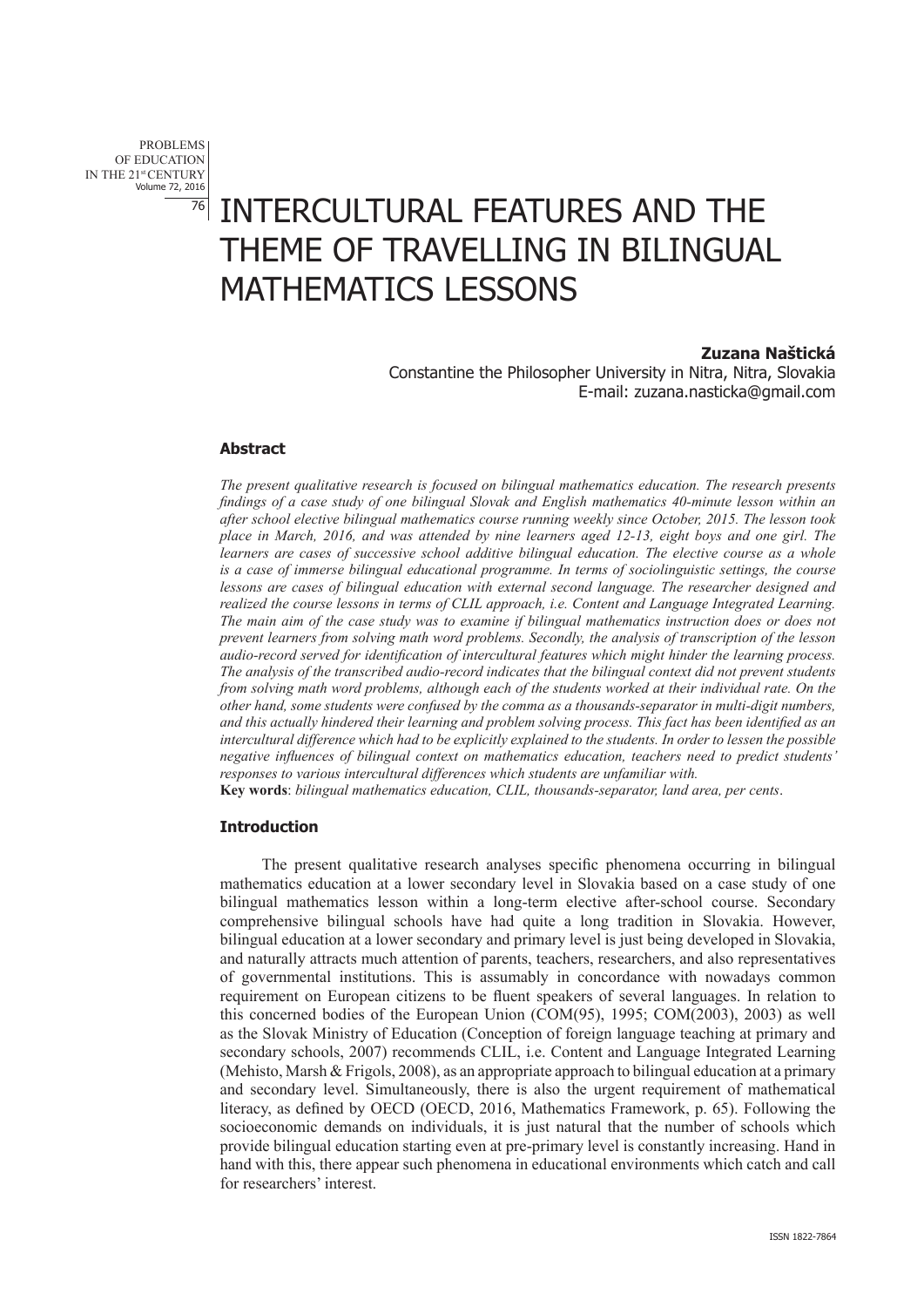PROBLEMS OF EDUCATION IN THE 21st CENTURY Volume 72, 2016 77

In fact, bilingual or multilingual mathematics education has already been of scientific interest for several decades. Most researches into bilingual mathematics education have been conducted in such sociolinguistic settings where the main instructional language is the majority language in wider society and students are speakers of minority languages (Khisty, 2001; Dominguéz, 2011; Moschkovich, 2002, 2007; Norén, 2011). In terms of the role of the learner's second language (henceforth abbreviated to L2, first language L1) Siegel (2003) refers to such setting as a *dominant L2 setting*. Other researchers report findings about bilingual mathematics education in such sociolinguistic settings where "the main classroom language is an indigenous or imported language with wide range of official uses and students speak several local languages and inhabit highly multilingual environments" (Barwell, 2005, p. 146). In Siegel's (2003) framework it is the *institutional L2 setting,* and is discussed in (Setati, 2003; Bernardo & Calleja, 2005; Adler, 1995).

The present research is focused on a less explored case of bilingual mathematics education, and that is in Siegel's (2003) framework the *external L2 sociolinguistic setting*, which means that "the main classroom language is a foreign or distant language" and "students are speakers of the dominant language" (Barwell, 2005, p. 146). The learners who attended the analysed lesson presented in this research are Slovak learners learning English as a second language in Slovakia, where English is popular and the most frequently taught foreign language at schools, although English is neither an official minority language in Slovakia, nor a dominant language in any of the neighbouring countries. Closely related research in bilingual mathematics education has been conducted in Slovakia by Lengyelfalusyová (2011, 2013), Kubeš (2012), Pokrivčáková (2013), Guffová (2014), Naštická (2014), Vitézová et al. (2016), and in the Czech Republic by Hoffmanová, Novotná & Hadj-Moussova (2003), Šteflíčková (2012), Tejkalova Prochazková (2013), Moraová & Novotná (2016). The present research is focused on examining if bilingual context does or does not prevent learners from solving math word problems, and on identifying such intercultural features which might hinder the learning process. This case study orderly complements worldwide research in bilingual mathematics education, especially such bilingual mathematics education which is performed in external L2 sociolinguistic setting (Siegel, 2003; Barwell, 2005).

# **Methodology of Research**

#### *General Background of Research*

In this research the lesson and the attending students are analysed in view of the sociolinguistic perspective of bilingualism, which perceives bilinguals as members of social groups who use their languages for various functions in their everyday lives (Grosjean, 1994; Moschkovich, 2007; Valdés-Fallis, 1978). In the empirical research the researcher performed as the teacher in the lesson and the leader of the long-term elective mathematics course. The researcher designed the course, the analysed lesson and the applied worksheet for students in terms of CLIL approach (Mehisto, Marsh & Frigols, 2008).

Previous related empirical researches were aimed at younger students (Pokrivčáková, Menzlová & Farkašová, 2010; Kubeš, 2012) or, contrarily, on students at upper secondary educational level (Lengyelfalusyová, 2011, 2013; Guffová, 2014; Vitézová et al., 2016), and many of the researches dealt mostly with various language aspects rather than mathematics educational aspects (Pokrivčáková, 2013). Other related empirical researches were much aimed at how pre-service teachers perceive bilingual mathematics education and various teaching methods, such as CLIL (Hoffmanová, Novotná & Hadj-Moussova, 2003). The latter researches were supported by several theoretical researches (Moraová & Novotná, 2016).

Šteflíčková (2012) investigated difficulties of students with CLIL at lower secondary education in Czech and English bilingual education. Particularly, Šteflíčková used a diagnostic mathematics test (in English as L2) aimed at per cents. In Šteflíčková's quantitative research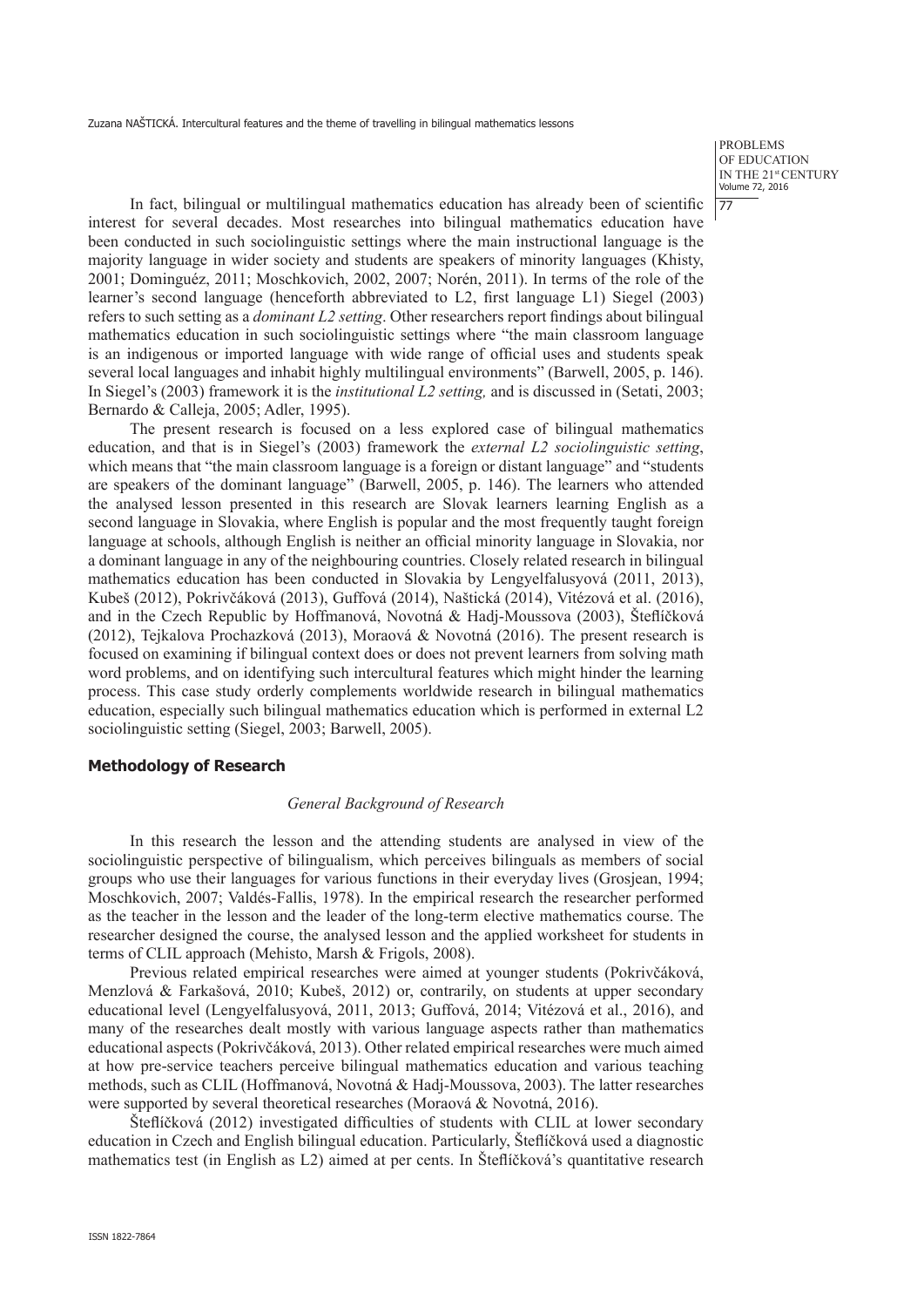PROBLEMS OF EDUCATION IN THE 21st CENTURY Volume 72, 2016 78

the researcher did not analyse difficulties related to intercultural differences in thousandsseparators, nor was the researcher interested in use of decimal marker. In addition, Šteflíčková provided a complex and detailed analysis of two students' solutions to eight math word problems related to per cents proposed within bilingual context. Šteflíčková's two detailed analyses support Bialystok's (2001) inference suggesting that bilingualism does not have any negative effect on mathematical problem solving providing that the learners' language proficiency is at least adequate for understanding the problem. Having in mind this prerequisite, in the present research the researcher dared to use the math word problems in form of a worksheet, as explained below and shown in Figure 1.

## *Sample Selection*

The 40-minute lesson was attended by nine students, eight boys and one girl, aged 12- 13. The lesson took place in March, 2016, and was a part of an after school elective bilingual mathematics course running weekly since October, 2015, in Nitra, Slovakia. The students are cases of successive school additive bilingual education (Horecký, 2002; Horňáková, 2007; Štefánik, Palcútová & Lanstyák, 2004). The elective course as a whole is a case of immerse bilingual educational programme (Pokrivčáková, Menzlová & Farkašová, 2010). In the present research the researcher focused the investigation on the group of lower secondary education students, as it has been long neglected in current researches on bilingual mathematics education in L2 external setting, as explained in previous section. Due to tight limitations of teachers' possibilities to implement innovative educational approaches in Slovak school system, the research was conducted in a small group of students who attended the long-term elective course. As for the theme selection of the lesson, a geography-related theme was chosen, since the students were also taught geography in CLIL approach within an obligatory school course.

# *Instrument and Procedures*

In the lesson students were asked to complete a fill-in-the-gaps exercise, i.e. their task was to fill in the gaps in texts which were part of the worksheet used in the lesson (Figure 1). Students worked in a form of a whole-class discussion. The researcher and teacher in one person organized their work and decided who would be the next to read the text and fill in the gap if necessary, which included solving a specific task in each of the cases. The lesson theme was Iceland, which enabled the teacher/researcher to interlink learning objectives for several subjects. Two primary objectives, in terms of CLIL, were focused on mathematics and the English language. The interlinking theme covered secondary learning objectives of the lesson focused on acquiring new geographic knowledge. Besides, the instruction and the main text, the worksheet included a simple glossary in form of a footnote. In this case the glossary did not contain any mathematical terms.

Based on the direct participant observation and on the analysis of the transcribed audio-record of the lesson the present research analyses how students solved the proposed mathematical tasks. Primarily, the research investigates in what manner students were affected by the bilingual context while solving math word problems comprised in the worksheet. The main focus of the research is to examine whether the intercultural differences between Slovak (L1) and English (L2) mathematical notations – the difference between the English comma as a thousands-separator in multi-digit numbers and the Slovak decimal comma functioning as a decimal marker – in any way hinder the learning and mathematical problem solving process of the students.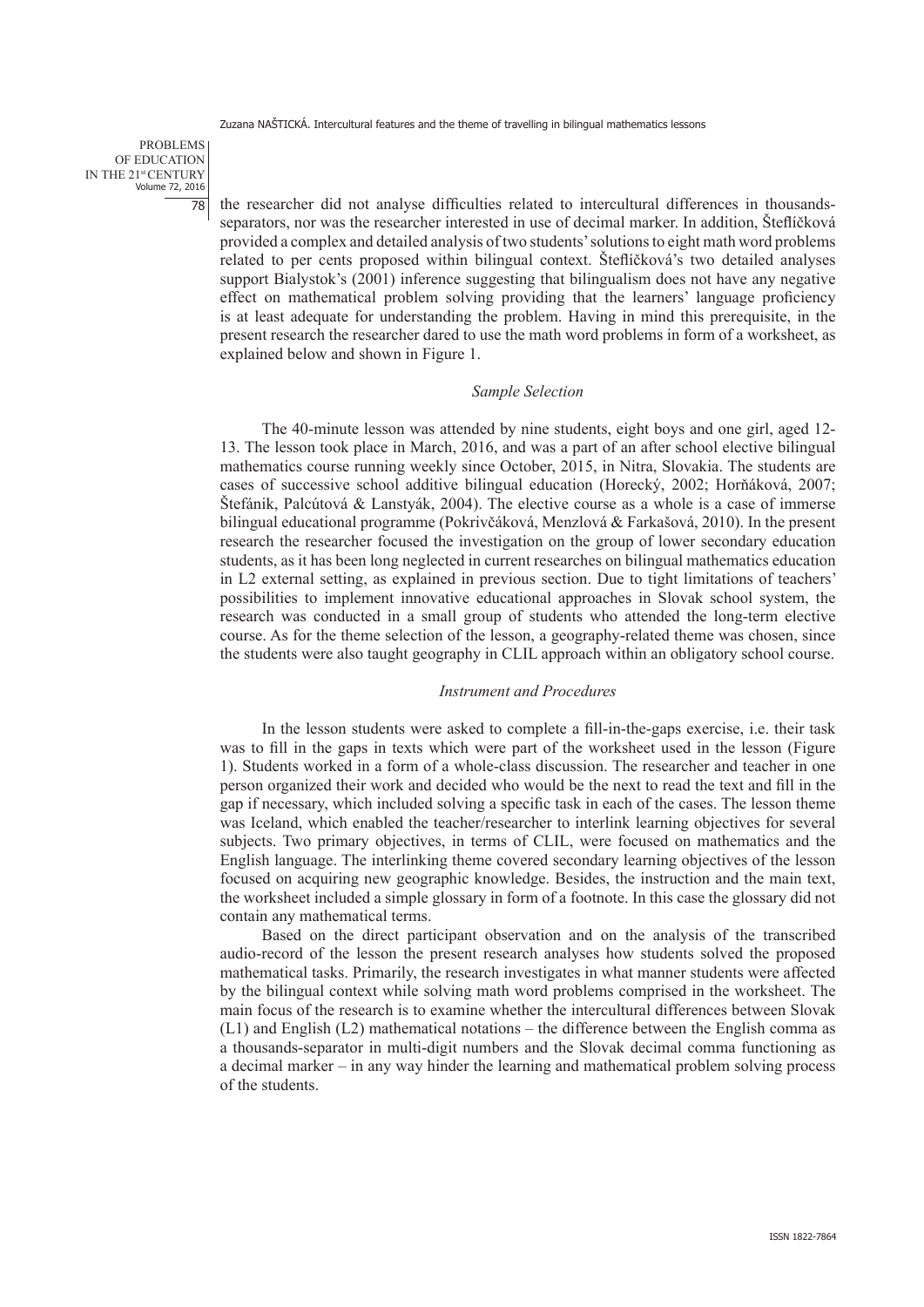# **TASK1**

Look at the map and fill in the gaps in the texts below.

#### **Capital and Area**

| The capital <sup>1</sup> of Iceland is ______________. It lies in the ______.western part of the                                                                                                                                                                                                                                                                                                        |  |
|---------------------------------------------------------------------------------------------------------------------------------------------------------------------------------------------------------------------------------------------------------------------------------------------------------------------------------------------------------------------------------------------------------|--|
| country. The size of Iceland is 103,000 square kilometres. Since the total area of Slovakia is                                                                                                                                                                                                                                                                                                          |  |
| 49,036 km <sup>2</sup> , we can say that Iceland is around $\_\_ \_\_ \_\_ \_$ bigger than Slovakia, or that Slovak                                                                                                                                                                                                                                                                                     |  |
| area is approximately <sup>2</sup> one $\frac{1}{1-\frac{1}{1-\frac{1}{1-\frac{1}{1-\frac{1}{1-\frac{1}{1-\frac{1}{1-\frac{1}{1-\frac{1}{1-\frac{1}{1-\frac{1}{1-\frac{1}{1-\frac{1}{1-\frac{1}{1-\frac{1}{1-\frac{1}{1-\frac{1}{1-\frac{1}{1-\frac{1}{1-\frac{1}{1-\frac{1}{1-\frac{1}{1-\frac{1}{1-\frac{1}{1-\frac{1}{1-\frac{1}{1-\frac{1}{1-\frac{1}{1-\frac{1}{1-\frac{1}{1-\frac{1}{1-\frac{1}{$ |  |

## **Ice and Fire**

Iceland attracts<sup>3</sup> tourists with its wonderful contrasts, especially its many active volcanoes<sup>4</sup> covered with ice of tremendous<sup>5</sup> glaciers<sup>6</sup>. Although the glaciers in Iceland belong among the largest ones left in Europe, they cover only about 10% of the Icelandic land, which is  $\frac{1}{1}$  =  $\frac{1}{1}$  =  $\frac{1}{2}$  km<sup>2</sup>. However, in Greenland<sup>7</sup>, another amazing island<sup>8</sup>, much larger and much closer to the North Pole than Iceland, ice covers around 80 % of the total 2,166,000 km<sup>2</sup>, which is  $\frac{1}{2}$   $\frac{1}{2}$   $\frac{1}{2}$   $\frac{1}{2}$   $\frac{1}{2}$   $\frac{1}{2}$   $\frac{1}{2}$   $\frac{1}{2}$   $\frac{1}{2}$   $\frac{1}{2}$   $\frac{1}{2}$   $\frac{1}{2}$   $\frac{1}{2}$   $\frac{1}{2}$   $\frac{1}{2}$   $\frac{1}{2}$   $\frac{1}{2}$   $\frac{1}{2}$   $\frac{1}{2}$   $\frac{1}{2}$   $\frac{1}{2}$   $\frac{1}{2}$  the highest Icelandic peak<sup>10</sup>, Hvannadalshnúkur,  $\_\_ \_\_ \_\_ \$  metres high.

<sup>1</sup> hlavné mesto; <sup>2</sup> približne; <sup>3</sup> priťahuje; <sup>4</sup> sopky; <sup>5</sup> obrovské; <sup>6</sup> ľadovce; <sup>7</sup> Grónsko; <sup>8</sup> ostrov; <sup>9</sup> vrátane; <sup>10</sup> vrch, štít

# **Figure 1: Texts read and completed by students in the analysed lesson.**

# *Data Analysis*

Based on the analysis of the transcribed communication which emerged and was audiorecorded in the lesson, the occurred mathematics-related parts of conversation were divided into two main categories. The first category covers such utterances and conversations in which students struggle with reading certain mathematical texts and proposing answers and results in both instructional languages. More specifically, the text covered in this category includes reading numbers, especially consisting of four and more digits (*multi-digit numbers*), and reading the international abbreviation of square kilometres. Reading multi-digit numbers requires the knowledge of the intercultural difference between decimal comma in Slovak mathematical discourse (while in English it is the decimal point, which was not used in the task which students were asked to solve in the lesson) and the comma between hundreds and thousands, and between millions and hundred thousands etc. in English mathematical discourse (*comma as a thousands-separator*). Acquiring this knowledge was one of the lesson learning objectives, therefore frequent occurrence of students' misunderstanding of the comma had been expected. The second category covers such utterances and conversations in which students negotiate their understanding of the math word problem, including their solutions, in both languages of instruction. In the analysed lesson this category of utterances is elicited by two types of tasks. The first type is related to multiples and parts of a whole. The second type is related to per cents (see Figure 1). In the analysis the relationship between the type of the math word problem and the students' manner of solving them is not investigated. The research focuses on the influences of the bilingual context on the students' quality of understanding and solving the math word problems.

PROBLEMS OF EDUCATION IN THE 21st CENTURY Volume 72, 2016  $\overline{79}$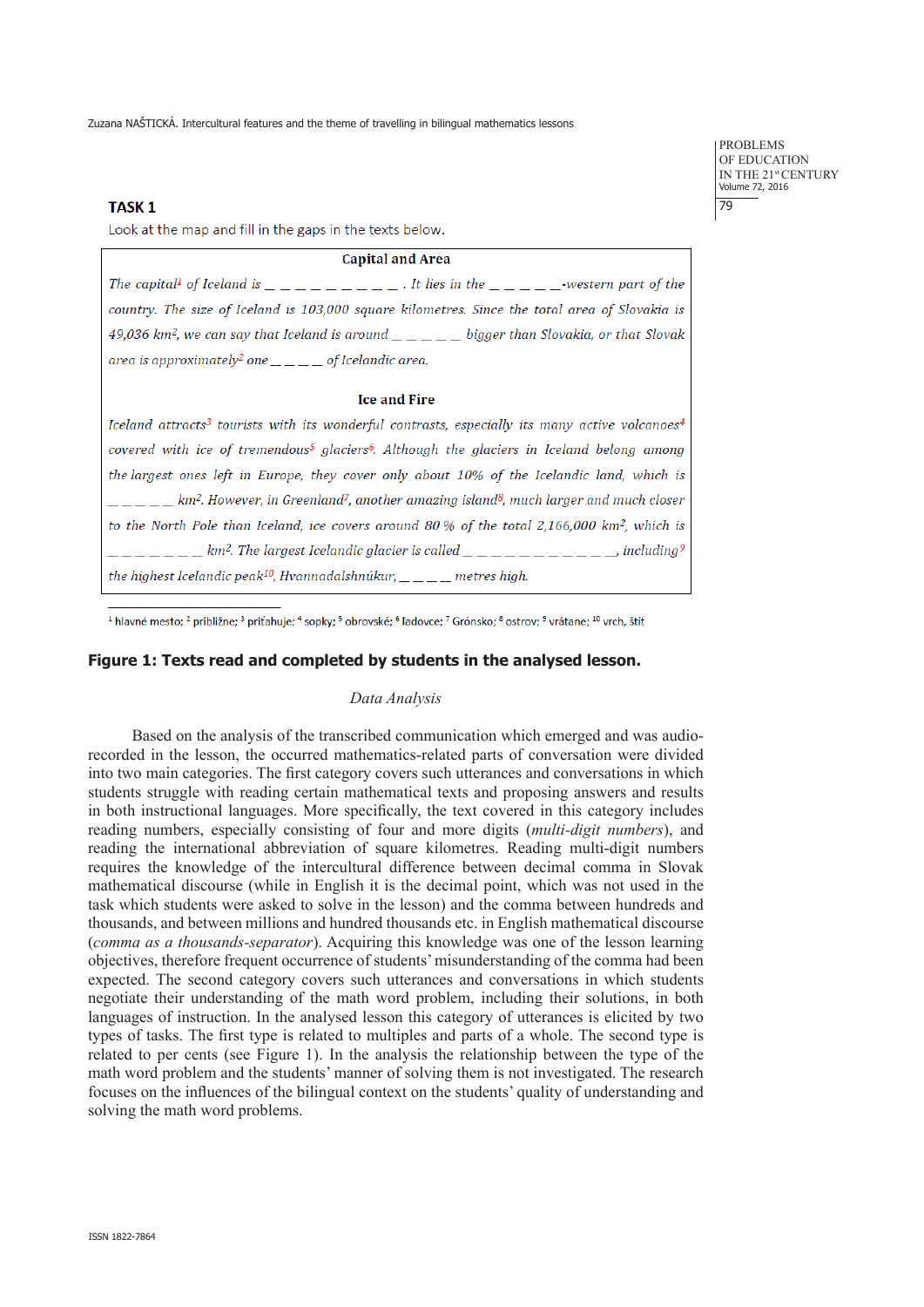PROBLEMS OF EDUCATION IN THE 21st CENTURY Volume 72, 2016 80

## **Results of Research**

Nine students  $(S1 – S9)$  were reading the text, sentence by sentence, as they were asked by the teacher (T), and if necessary, they had to find missing information in a simple map of Iceland (four gaps), estimate (two gaps) or calculate (two gaps) numerical information. The four cases in which students had to estimate or calculate the missing numerical information were, actually, simple math word problems presented in a non-traditional form of a fill-in-the-gap exercise. While reading the text in L2, students struggled with reading numbers, as illustrated in Episodes 1 and 2. Both students and the teacher occasionally mixed the two instructional languages, which is marked by italics in the transcription, and Slovak utterances are translated into English in slash brackets.

```
/Episode 1, time 17:06/
 S5: The size of Iceland is one hundred three thousand-
 T: -one hundred and three thousand-
 S5: -one hundred and three thousand square kilometres.
/Episode 2, time 17:30/
 S7: Since the total area of Slovakia is
      štyridsaťdeväť celá nula tridsaťšesť kilometrov štvorcových. 
      /forty-nine point zero thirty-six square kilometres./
```
Student S5 correctly read number 103,000 in L2, English, and did not mistake the comma between thousands and hundreds for Slovak decimal comma (Episode 1). He managed to read the number correctly before the teacher explained the intercultural difference. It cannot be definitely stated if he had already known the intercultural difference, or he simply realized that he was reading quite a big number since it referred to the area of Iceland. There is also the possibility that he read the number correctly because he was not misled by digits after the comma, as they were three zeros, unlike student S7 a few seconds later. Student S7 read number 49,036 incorrectly in L1, Slovak, and did mistake the comma between thousands and hundreds for Slovak decimal comma (Episode 2). She might have been misled by the digits after the comma, as they were not only zeros. We can, however, definitely say she neither realized nor had she known the intercultural difference. In addition, she was not fully concentrated on the fact she was reading about the area of Slovakia which cannot be counted in tens of square kilometres.

Around five minutes later the teacher explicitly explained the difference between comma as a thousands-separator and decimal comma used in Slovak mathematical discourses. The teacher did so because she was aware that students were just about to solve a math word problem about per cents and that she needed to avoid their let-down in case they would be told their results are wrong despite correct procedures. After student S2 switched into Slovak, the conversation continued in Slovak without language switching, therefore Episode 3 is presented below in its translated form only. As it is shown in Episode 3 (the last line), student S2 already started solving the task correctly. However, the teacher ignored him and decided to explicitly explain the difference between the English and the Slovak meaning of the comma because of the above mentioned reasons.

```
/Episode 3, time 21:05/
       S2: Although …the glaciers in island...Iceland belong among the 
largest
            ones left in Europe, they cover only about ... ten per cent of the 
            Icelandic land, which is... Neviem, porozmýšľam.
                                      /I don't know, I'll think about it./
```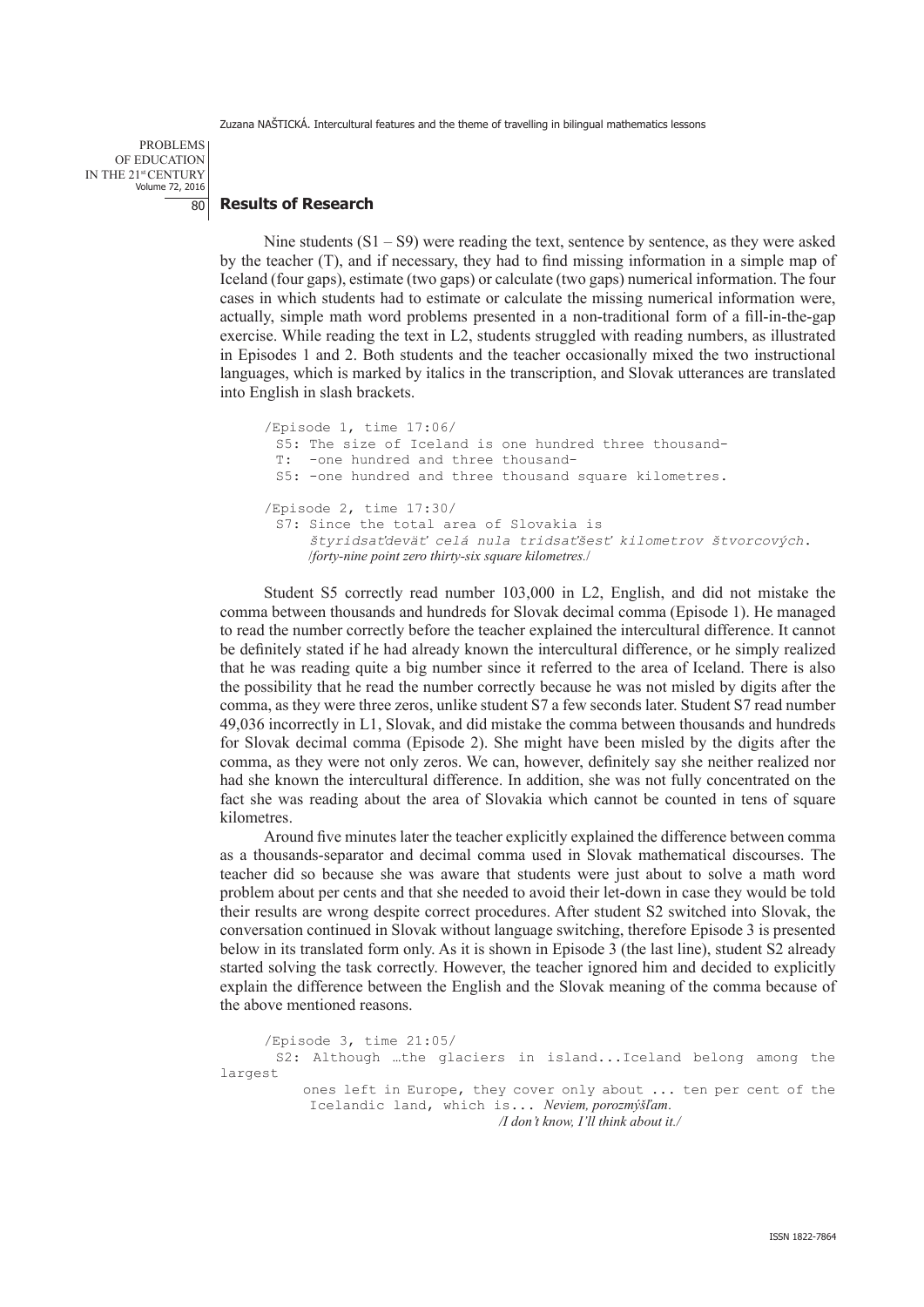PROBLEMS OF EDUCATION IN THE 21st CENTURY Volume 72, 2016 81

T: Uhm, so now we want to find out--- S2: ---how many square kilometres it is. T: ---how many square kilometres the glaciers in Iceland form. We know that it is ten per cent of the total area. S3: So, one per cent is ten point three--- T: Watch out, this is one hundred and three…thousand. S1: Aha. S3: I thought it is the decimal comma. T: The comma--- S2: One thousand and thirty is one per cent.

Before the lesson proceeded to Episode 3 and the explicit explanation of the intercultural difference between the commas and subsequently to the tasks about per cents, students first easily managed to solve the tasks about a part of a whole and multiples (Figure 1, comparing the total areas). As shown in Episode 4, four students, namely S8, S3, S4 and S6 (\*whereas student S7 was still wondering about the unexplained comma) had no difficulties when estimating the ratio of the total areas of Iceland and Slovakia, i.e. their mathematical thinking was not hindered by the bilingual context. They only were not absolutely sure how to propose their solutions in L2. Unsurprisingly, one of the students (\*\*S6) blended the two languages in his answer.

```
/Episode 4, time 18:28/
 S7: We can say that Iceland is around...eee-
 S8: - two times bigger. 
 T: No, čiže máme tam rozlohu Islandu, 
           /Well, we know the Icelandic area…/
the size or the area, the area of Iceland is one hundred and three 
 thousand, yes? The area of Slovakia is forty-nine thousand and 
thirty-six. Takže áno, niekto to už povedal. 
            /So, yes, someone has already said it./
*(Then, addressing student S7 in L1.)
          My musíme zistiť, koľkokrát je územie… je Island väčší ako Slovensko.
      /We need to find out how many times the area is… Iceland is larger than Slovakia./
 S7: Aha.
 T: Približne. /Approximately/
 S3: Dvakrát? /Two times?/
 S4: Dvakrát. /Two times./
 T: Yes. A jedným slovom- /In one word-/
 S8: Twice.
 T: Twice. It's twice bigger.
 **S6: Ja som napísal, že dva time. /I have written two time./
 T: Two times is correct.
 S3: Čiže máme iba doplniť hento, že is around twice?
         /So, we should write that…/
 T: Yes, is around twice bigger than Slovakia. (Addressing S8 by his name.) 
S8: -or that Slovak area is approximately one half… one half of 
Icelandic.
```
Later on, despite the initial obstacles that students faced in recognizing the comma as a thousands-separator (Episode 3), they understood the mathematical problem hidden in the text and were able to find the solution to the tasks about per cents without the teacher's help, though each student worked at their individual rate (Episode 7). After the teacher's explicit explanation, students individually kept on calculating the result. Several students used their pocket calculators or cell phones, which, naturally, led into the following dialogue (originally in Slovak only):

```
/Episode 5, time 22:28/
S3: Slovak pocket calculators are all made in England?
 T: No, but it is rather international.
```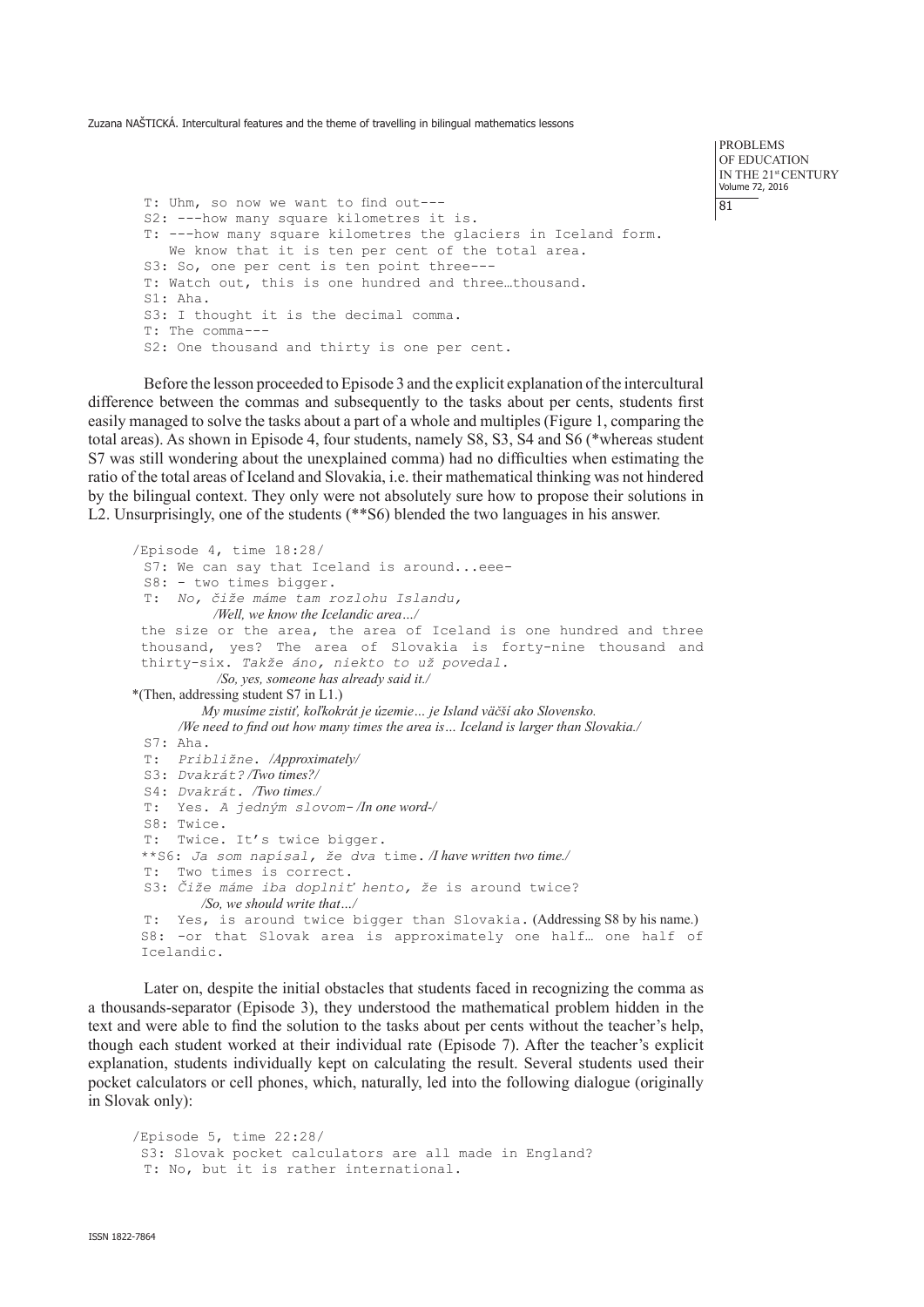PROBLEMS OF EDUCATION IN THE 21st CENTURY Volume 72, 2016 82

> The question of students S3 (Episode 5), as well as the remark of student S6 five minutes later (Episode 6, originally in Slovak only), represents students' understanding and acceptance of the intercultural difference.

/Episode 6, time 27:05/ S6: My pocket calculator also displays the commas.

After the teacher explained the intercultural difference between the commas, students continued with calculating ten per cent of the Icelandic area. As shown in Episode 7 (originally in Slovak only), some students figured out the correct results very quickly (S2), some were struggling with it and rather guessing (S3). Finally, after student S2 performed the calculation at the blackboard, student S8 was asked to read the result aloud, and several students read it aloud simultaneously to show, proudly, that they managed to calculate it too.

/Episode 7, time 22:52/ T: Ten per cent of one hundred and three thousand. Well, come here and try it at the blackboard. S2: It is ten thousand three hundred. S3: One million three thousand. One million thirty thousand.

Next, after student S3 read the sentence about glaciers in Greenland, the teacher asked student S9 to calculate eighty per cent of the total Greenlandic area at the blackboard. Meanwhile, other students were working individually at their desks. The teacher checked the student at the blackboard and helped him use the comma as a thousands-separator correctly. Suddenly, one of the students working at their desks (S2) proposed his result aloud in L1, and was correct, which the teacher affirmed by reading the number in L2. As other students also finished their calculations, they looked at the blackboard and S2 asked if that was the correct result. The teacher affirmed the result again and asked students whether their calculators displayed the same result. Other three students joyfully affirmed they arrived at the same number.

Another intercultural difference which students faced in the analysed lesson was reading the international abbreviation of square kilometres. The official Slovak wording of *square kilometres* is in the inverse order of the word classes, i.e. noun (*kilometre*) comes before adjective (*square*). Reading the international abbreviation *km2* in Slovak is extraordinary even within broader Slovak context, since in the Slovak language it is more usual to denote adjectives before nouns, except few cases, mostly technical terms. This intercultural difference revealed its consequences in the way students read their texts. Some of them read the abbreviation as *kilometres square*, one of the students translated it incorrectly as *kilometre second*. What seems to be positive is that students were willing to experiment with the foreign language. In addition, students were not resistant against the teacher's help when she read the abbreviation correctly, and they immediately accepted it and started using the correct linguistic form.

The crucial fact, however, is that neither struggling with reading numbers nor the inverse reading of abbreviation  $km^2$  prevented students from solving the math word problems comprised in the text of fill-in-the-gaps type. At first, they easily figured out the proportion of the land areas in both directions. Next, students managed to solve the two tasks on per cents, yet, each of them at their individual rate.

# **Discussion**

In nowadays multicultural world it is just natural that bilingual and multilingual education becomes more and more frequent. The scarcity of literature and scientific papers addressing the issue of bilingual mathematics education in *L2 external setting* (Siegel, 2003; Barwell,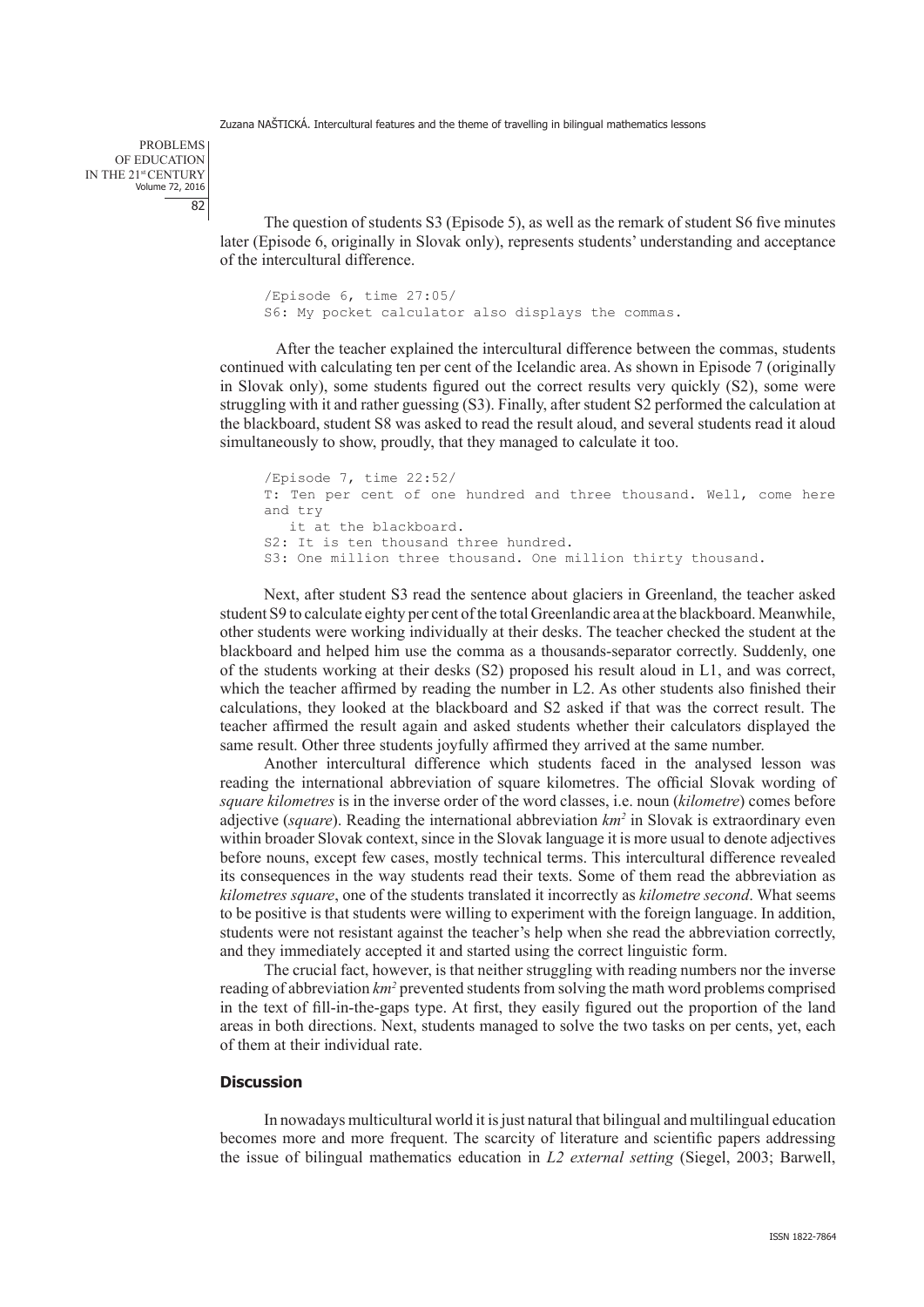PROBLEMS OF EDUCATION IN THE 21st CENTURY Volume 72, 2016 83

2005) just intensifies the need to investigate various aspects of such education. For current investigations of bilingual mathematics education in L2 external setting we can only proceed from researches on bilingual and multilingual mathematics education in general, regardless the mutual position of the target language and the mother tongue in given sociocultural setting, regardless the learners' age, and regardless types of mathematical tasks used in the researches.

Earlier researches focused highly on code switching and language switching within bilingual education and discussed if language switching is as negative as it seems at first glance. Although in this research we do not deal with the question of code- and languageswitching, we consider it natural behaviour of learners in bilingual mathematics classroom (Moschkovich, 2002, 2007; Grosjean, 1994). Yet, a very important aspect of language-switching for mathematics education is the influence of bilingual context on the bilinguals' solution time and error rate when solving mathematical tasks, since switching between languages naturally slows down the solution process and may increase error rates. This issue was addressed by many researchers (Marsh & Maki, 1976; McLain & Huang, 1982), whose investigations were, however, conducted mostly among adult bilinguals, in experimental environment (i.e. neglecting natural classroom practices, such as interaction between learners and the teacher) and concerning only simple arithmetic operations, not math word problems. Still, their results are of considerable importance for any type of bilingual mathematics education, since they proved that bilingual context may slow down learners' arithmetic computations, but the error rates are not statistically significantly dependent on the bilingual nature of the educational context. Their findings support the idea that learners should be allowed to use their preferred language (including the *mental, voiceless* language use) for arithmetic operations, which we did during the analysed lesson, and that is also in accordance with CLIL approach.

The results of the present research are limited by the sample size which was only nine learners. On the other hand, the detailed analysis of the audio recordings elicits new ideas about how learners might be approached and assisted in bilingual mathematics education in order to reduce the negative influences and strengthen the positive potentials of bilingual or multilingual mathematics education. Besides individual approach, also the efficient timing of explicit explanation of intercultural differences might be inevitable in some cases, as indicated by the present research. This issue requires further investigations. Another important aspect which needs to be taken into consideration in bilingual and multilingual mathematics education is the adequate choice of interdisciplinary themes and themes related to everyday life to be comprised in lessons and mathematical texts in order to catch and hold learners' interest in mathematics and its role in human lives. The choice of context for mathematical tasks and word problems is partially addressed by Libbrecht  $&$  Goosen (2016) who suggest that learning is much more efficient when conceptualized within learners' context. Similarly, Dominguez (2011) argues that mathematics education for bilingual learners should capitalize on their experiences as cognitive resources. CLIL proponents (Mehisto, Marsh & Frigols, 2008) also underline the importance of interdisciplinary focus in language education. Implementation of context-based tasks in mathematics education follows from the broad applicability of mathematics in everyday life and numberless sciences.

Quite a rare case study was performed by Qi (1998) whose research subject was an adult bilingual solving math word problems. The bilingual, as stated by the researcher, switched her languages during arithmetic operations quickly and automatically, and it facilitated the math word problem solving rather than inhibited. Bialystok (2001) suggests that bilingualism does not have any negative effect on mathematical problem solving if the learners' language proficiency is at least adequate for understanding the problem. Considering Bialystok's inference, it has to be added that there is a significant difference between language proficiency and familiarity with specific intercultural features within mathematical context. As shown in this research, most learners in the class had no difficulty to understand the mathematical task comprised in the worksheet, though they would not have arrived at the correct solution – despite correct procedures – if the teacher had not explicitly explained the comma as a thousands-separator.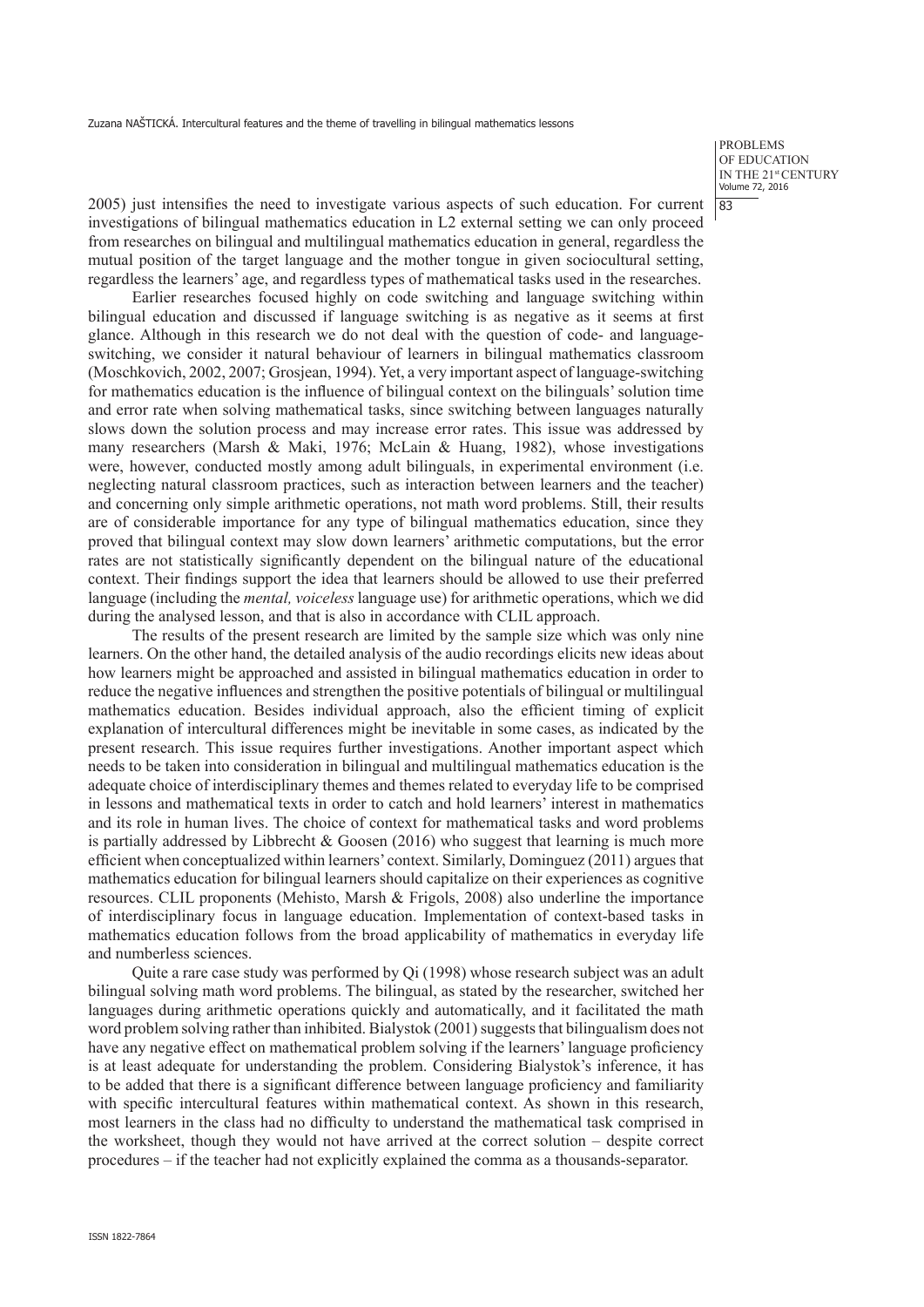PROBLEMS OF EDUCATION IN THE 21st CENTURY Volume 72, 2016 84

The analysis of the situations which occurred in the audio-taped lesson does not serve for investigation of how learners acquire *new* pure mathematical knowledge. The present research focuses on how learners deal with solving math word problems related to per cents within bilingual context including intercultural difference in mathematical notation of thousandsseparator. In the analysed lesson learners did not learn any *unfamiliar* (for them) mathematical knowledge, nor were they exposed to or asked to use any *new* computational procedure. They were *practicing* the procedure of counting given part of land area or glacier area in per cents, i.e. they were asked to apply their *previously acquired knowledge* in order to solve math word problems. The research question was if the intercultural difference in mathematical notation of thousands-separator would prevent them from arriving at the correct solution. The conducted research, however, investigates neither if, nor how bilingual context and the related intercultural difference influences learning mathematical knowledge which would be *new* for the learners. The situation investigated in this research is, however, a situation which can with high probability often occur in bilingual mathematics class with L2 external setting.

As already stated, one of the tightest limitations of the present research is the L2 external setting (Siegel, 2003; Barwell, 2005). Only little research has been done in L2 external setting of bilingual mathematics education, none in the issue of covering the intercultural difference in mathematical notation of thousands-separator. On the other hand, regardless the position of the target language with respect to the learners' mother tongue a few researches were conducted in the issue of using information and communication technologies (ICT) in multilingual mathematics teaching and learning in general. These are in some way related to the presented case study. As shown in Episodes 5 and 6, learners realized the intercultural difference of mathematical notation for thousands-separator and decimal mark when they used their pocket calculators. This issue is also addressed in Hofstede (1991), Marcus (2008) and Libbrecht & Goosen (2016). In relation to ICT tools and *their* language, Libbrecht & Goosen (2016) suggest that usually learners need to be self- informed of such typographical aspects and differences. We argue that in some cases self-informing of the learners may take too long and thus is rather ungainly in school practice. Nevertheless, we suppose that with regards to the need of individual approach of learners it is only the teacher who can make the best decision in this question.

In terms of the sociolinguistic view of bilingualism (Grosjean, 1994; Moschkovich, 2007, Valdés-Fallis, 1978) students and the teacher attending the lesson acted as bilinguals, as they actively used both of the instructional languages for various purposes. Yet, their bilingualism in relation to their mathematical skills has proven to function individually. While some students needed more time to solve the word problems, i.e. the bilingual context did actually hindered their learning process, other students were very quick at solving the tasks. Among those who solved the task correctly were students who proposed their answers in L2 and also such students who proposed their solutions in L1. Unsurprisingly, some students "blended" the two instructional languages when proposing their solutions. The present empirical research suggests that the intercultural difference between the English and the Slovak meaning of a comma in mathematical notation of multi-digit numbers may hinder the students' process of solving math word problems. The amount of the negative influence of the bilingual context depends on various factors. One of the factors is the students' background knowledge and personal intercultural experience. Another factor is the timing of the teacher's intervention in the students' process of grasping the meaning from the math word problem wording. Teachers have to decide if they wait and let students struggle with negotiation of the meaning and discover it by themselves, or they provide students with explicit explanation of the intercultural difference in question. When deciding for the explicit explanation, teachers have to make another important decision – when it is most appropriate to explain the difference, either *early before* students encounter such situation when they need to be familiar with it, or *right at that moment*, or even *certain amount of time after* encountering such situation. The influence of the timing of the teacher's intervention on the quality of students' problem solving performance needs to be subjected to further research. Also, it would be useful to investigate the influence of the form in which math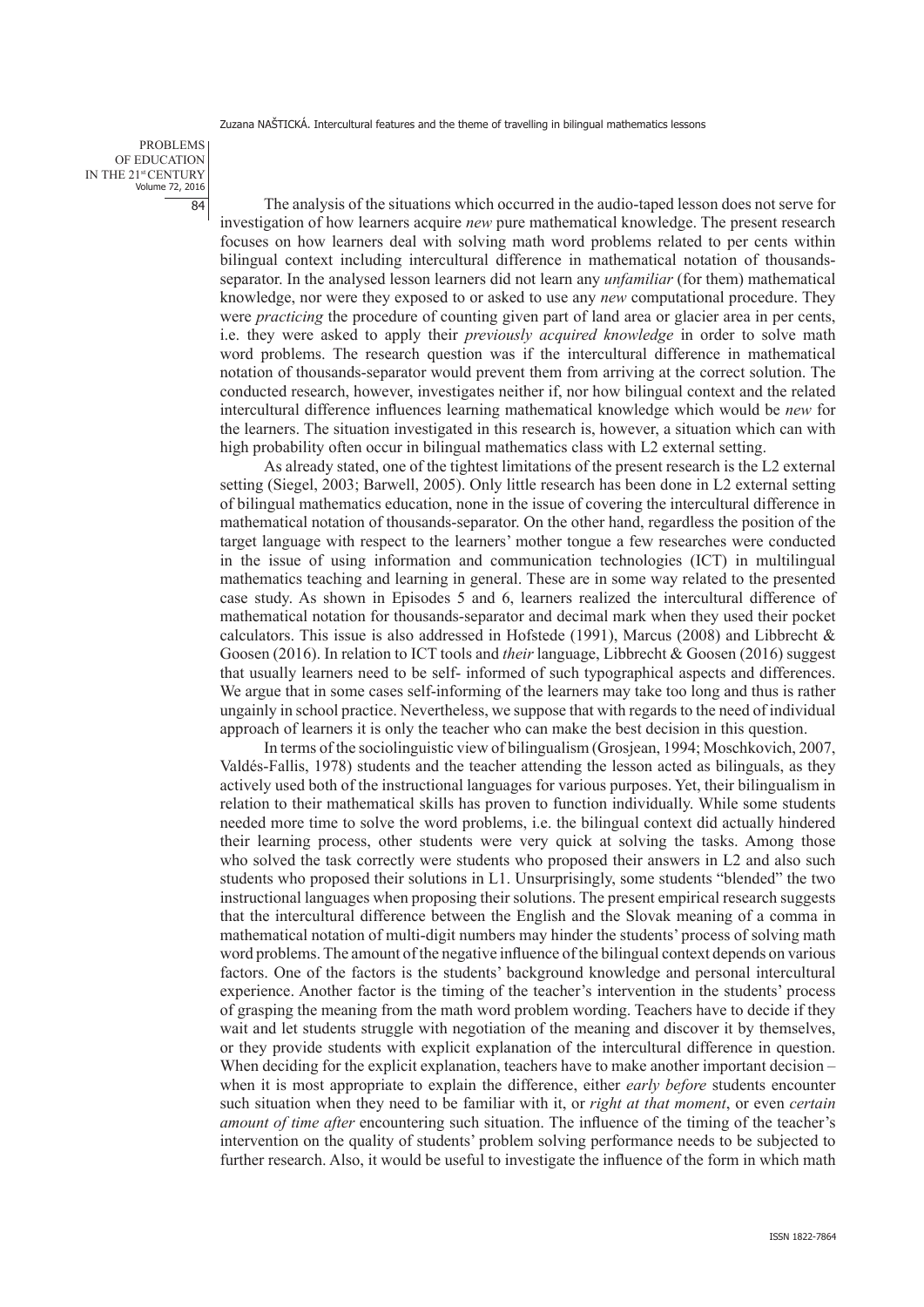PROBLEMS OF EDUCATION IN THE 21st CENTURY Volume 72, 2016 85

word problems are proposed to students on the quality of their problem solving performance within bilingual instruction. Similar intercultural mathematics-related difference is in large extent represented in metric and imperial units of length, velocity, weight, temperature and the like. This issue is of high importance in Slovak and English bilingual education – similarly in Czech and English bilingual mathematics education, as suggested by Moraová  $\&$  Novotná (2016) – since in Slovakia metric units are used, whereas in English speaking countries imperial units are preferred. Studying how students cope with such intercultural mathematics-related differences would significantly enrich current research on bilingual mathematics education in sociolinguistic setting with external L2, and in general.

# **Conclusions**

Bilingual mathematics education is a very complex process covering both language and mathematics education. Regarding the limitations of the presented research, the chosen research design allows analysing in detail how students negotiate the meanings of specific mathematical notations within bilingual context in L2 external sociolinguistic setting, which has concrete applications in school practice. Undeniably, the issue of thousands-separator is very frequent not only in bilingual mathematics education, but also in mathematics education where various ICT tools are employed and most probably use the international mathematical notation. The detailed analysis of audio-records obtained in a lesson, which was embedded within a longterm elective after-school course, provides a deeper look in school practices and students' and teachers' communication and challenges in bilingual mathematics school-set education. The findings indicate that students cope with the intercultural difference in thousands-separators in individual manner and at individual rate. Nevertheless, if students' language proficiency is sufficient for understanding the math word problem context, they are able to solve the proposed math word problem. Yet, students need specific assistance of the teachers in order to understand and accept intercultural differences covered in multilingual mathematics discourse.

## **Acknowledgements**

The research was supported by national project KEGA 016UKF-4/2016 *The Implementation of Constructivist Approaches to Mathematics Teaching with a Focus on Active Acquisition of Knowledge by Pupils in the Context of Bilingual Education* supported by Ministry of Education, Science, Research and Sport of the Slovak Republic, and institutional project UGA VII/11/2016 *Zvyšovanie kvality bilingválneho slovensko-anglického vyučovania matematiky v nižšom sekundárnom vzdelávaní s dôrazom na rozvoj matematickej kompetencie* (*Improving the quality of bilingual Slovak and English mathematics instruction in lower secondary education with emphasis on the development of mathematical competences*) supported by Constantine the Philosopher University in Nitra.

## **References**

- Adler, J. (1995). Participatory, inquiry pedagogy, communicative competence and mathematical knowledge in a multilingual classroom: A vignette. In Meira, L. & Carraher, D. (Eds.), *Proceedings of the 19th Conference of the International Group for the Psychology of Mathematics Education* (vol. 3, pp. 208-215).
- Barwell, R. (2005). A framework for the comparison of PME research into multilingual mathematics education in different sociolinguistic settings. In Chick, H. L. & Vincent, J. L. (Eds.), *Proceedings of the 29th Conference of the International Group for the Psychology of Mathematics Education* (vol. 2, pp. 145-152). Melbourne: PME.
- Bernardo, A. B. I. & Calleja, M. O. (2005). The effects of stating problems in bilingual students' first and second languages on solving mathematical word problems. *The Journal of Genetic Psychology*, *166* (1), 117-129. doi: 10.3200/GNTP.166.1.117-129.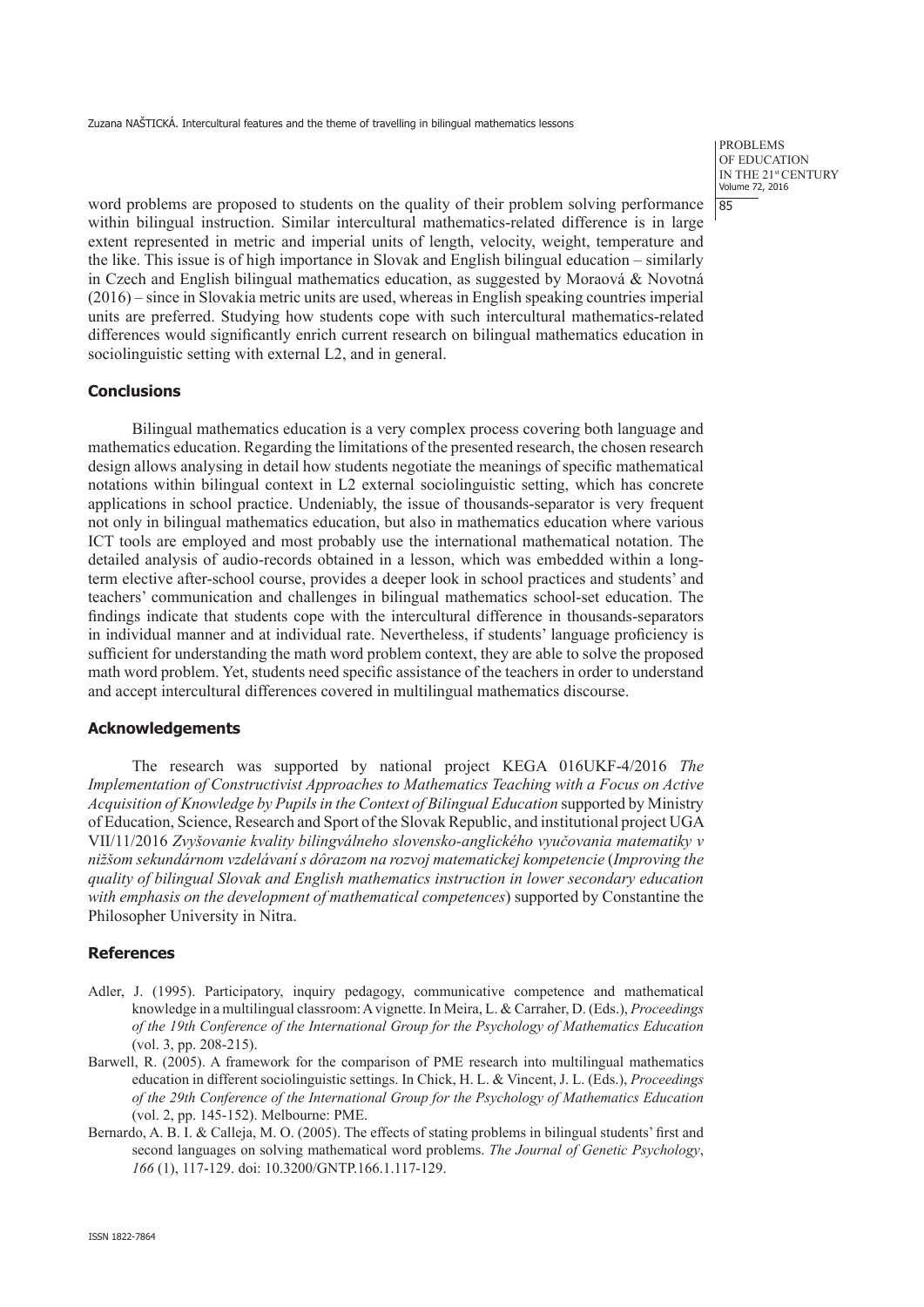PROBLEMS OF EDUCATION IN THE 21st CENTURY Volume 72, 2016 86

- Bialystok, E. (2001). *Bilingualism in development: Language, literacy, & cognition.* Cambridge: Cambridge University Press.
- COM(95) 590 final (1995) *White Paper on Education and Training* (1995). Teaching and Learning. Towards the Learning Society. Commission of the European Communities. 29 November 1995. Retrieved April 7, 2014, from http://aei.pitt.edu/1132/1/education\_train\_wp\_COM\_95\_590.pdf .
- COM(2003) 449 final (2003) *Communication from the Commission to the Council, the European Parliament, the Economic and Social Committee and the Committee of the Regions. Promoting Language Learning and Linguistic Diversity: An Action Plan 2004-2006*.
- Conception of foreign language teaching at primary and secondary schools [Koncepcia vyučovania cudzích jazykov v základných a stredných školách]. (2007) Ministry of Education and National Institute for Education, Slovakia, Bratislava. Approved by the Slovak government in government resolution 767/2007.
- Domínguez, H. (2011). Using what matters to students in bilingual mathematics problems. *Educational Studies in Mathematics*, *76*, 305-328, doi: 10.1007/s10649-010-9284-z.
- Grosjean, F. (1994). Individual bilingualism. In *The Encyclopedia of Language and Linguistics* (pp. 1656-1660). Oxford: Pergamon Press.
- Guffová, D. (2014). *Integration of teaching mathematics and English language using CLIL method at lower and upper secondary levels of education (Dissertation thesis)*. Matej Bel University in Banská Bystrica, Faculty of Natural Sciences, Banská Bystrica, Slovakia.
- Hoffmannová, M., Novotná, J. & Hadj-Moussova, Z. (2003). Attitudes of mathematics and language teachers towards new educational trends. In Pateman, N. A., Dougherty, B. J. & Zilliox, J. (Eds.), *Proceedings of the 27th Conference of the International Group for the Psychology of Mathematics Education held jointly with the 25th Conference of PME-NA* (vol. 3, pp. 71-78).
- Hofstede, G. (1991). *Cultures and organizations. Software of the mind. Intercultural cooperation and its importance for survival*. London, UK: McGraw Hill.
- Horecký, J. (2002). Pojmový aparát teórie bilingvizmu [Terminology of bilingualism theory]. In Štefánik, J. (Ed.), *Bilingvizmus. Minulosť, prítomnosť a budúcnosť. Zborník príspevkov z medzinárodného kolokvia o bilingvizme konanom 22. 2. 2002 na Filozofickej fakulte Univerzity Komenského v Bratislave*, 1. *[Bilingualism. The past, the present and the future. Proceedings of international colloquium on bilingualism held on February 22, 2002, at Faculty of Arts, Comenius University in Bratislava]* (pp. 49-51). Bratislava: Academic Electronic Press.
- Horňáková, K. (2007). Bilingvizmus dvojjazyčná výchova. Interné materiály používané pre kurz Bilingvizmus [Bilingualism – bilingual education. Internal materials applied in course Bilingualism]. Bratislava: Inštitút detskej reči, 2007. Retrieved March 25, 2013, from www. inkluzivniskola.cz/sites/default/files/uploaded/Bilingvizmus2.pdf.
- Khisty, L. L. (2001). Effective teachers of second language learners in mathematics. In van den Heuvel-Panhuizen, M. (Ed.), *Proceedings of the 25th Conference of the International Group for the Psychology of Mathematics Education* (vol. 3, pp. 225-232).
- Kubeš, M. (2012). *Aplikácia prístupu CLIL na hodinách matematiky v 4. ročníku ZŠ* [Implementation of CLIL approach in mathematics lessons in the  $4<sup>th</sup>$  grade of primary school] (Dissertation thesis). Comenius University in Bratislava, Bratislava, Slovakia.
- Lengyelfalusyová, D. (2011). *Pedagogická sonda do matematického vzdelávania na slovenských a bilingválnych slovensko-anglických* gymnáziách [Pedagogical probe into mathematical education at Slovak and bilingual Slovak and English comprehensive secondary schools] (Rigorous thesis). Constantine the Philosopher University in Nitra, Faculty of Natural Sciences, Nitra, Slovakia.
- Lengyelfalusyová, D. (2013). *Inovácia obsahu ametód vyučovania matematiky v bilingválnych (slovenskoanglických) gymnáziách* [Innovation of the content and methods for mathematics teaching and learning at bilingual Slovak and English comprehensive secondary schools] (Dissertation thesis). Constantine the Philosopher University in Nitra, Faculty of Natural Sciences, Nitra, Slovakia.
- Libbrecht, P. & Goosen, L. (2016). Using ICTs to facilitate multilingual mathematics teaching and learning. In Barwell, R., Clarkson, P., Halai, A., Kazima, M., Moschkovich, J., Planas, N., ... Ubillús, M. V. (Eds.), *Mathematics education and language diversity. The 21st ICMI Study. New ICMI Study Series* (pp. 217-235). doi: 10.1007/978-3-319-14511-2\_12.
- Marcus, A. (2008). Global/intercultural user interface design. In Sears, A. & Jacko, J.A. (Eds.), *Humancomputer interaction handbook* (pp. 355-380). Hillsdale, NJ, USA: Lawrence Erlbaum.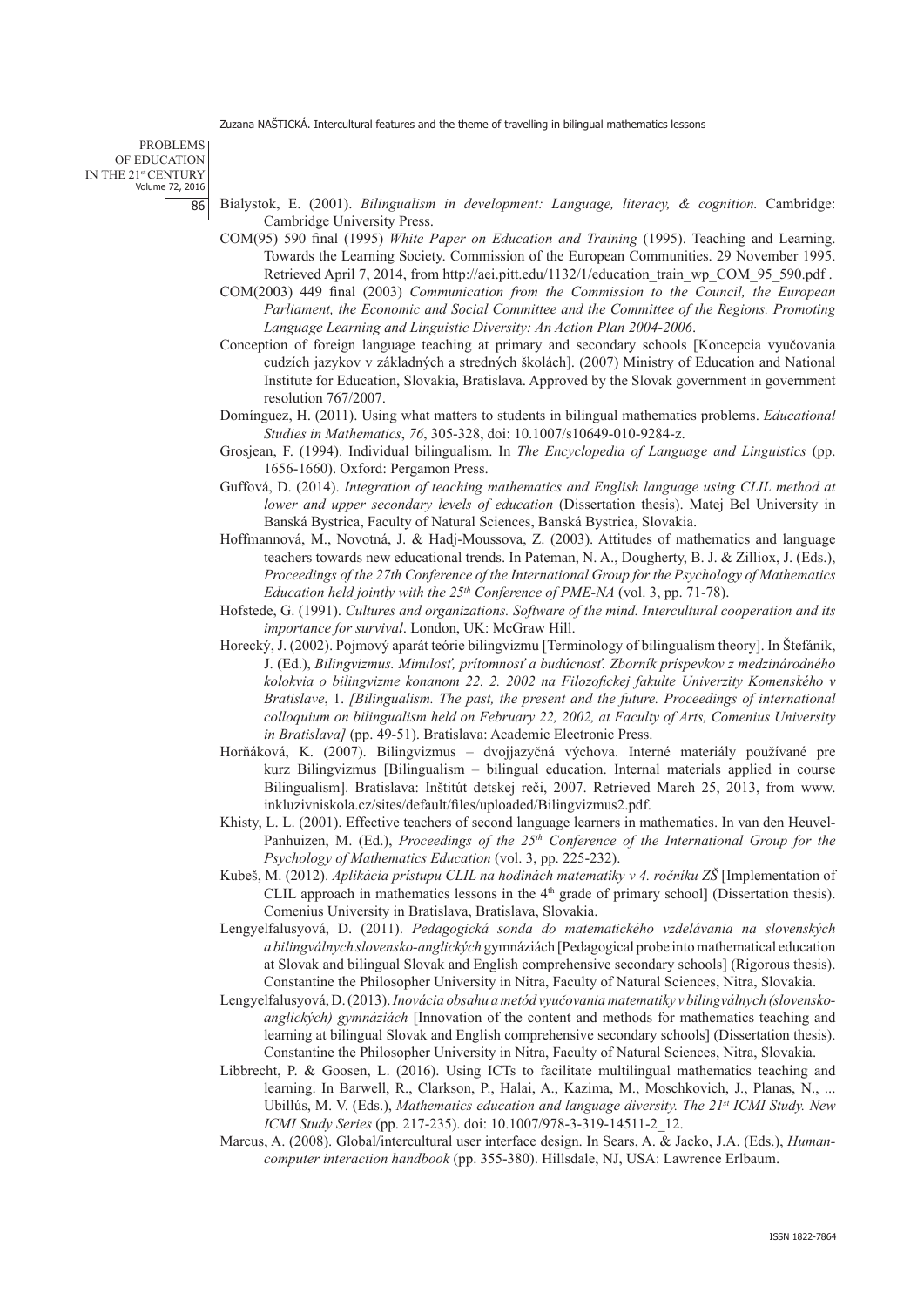PROBLEMS OF EDUCATION IN THE 21st CENTURY Volume 72, 2016 87

- Marsh, L. G., & Maki, R. H. (1976). Efficiency of arithmetic operations in bilinguals as a function of language. *Memory and Cognition, 4* (4), 459-464. doi:10.3758/BF03213203.
- McLain, L., & Huang, J. Y. S. (1982). Speed of simple arithmetic in bilinguals. *Memory and Cognition, 10* (6), 591-596. doi: 10.3758/BF03202441.
- Mehisto, P., Marsh, D., & Frigols, M. J. (2008). Uncovering CLIL: Content and language integrated learning and multilingual education. Oxford, United Kingdom: Macmillan Education.
- Moraová, H., & Novotná, J. (2016). Situations suitable for teaching mathematics through CLIL (Content and Language Integrated Learning). In Balko, Ľ., Szarková, D. & Richtáriková, D. (Eds.), *Proceedings from the 15th Conference on Applied Mathematics Aplimat 2016* (pp. 850-860). Bratislava, Slovak University of Technology in Bratislava.
- Moschkovich, J. N. (2002). A situated and sociocultural perspective on bilingual mathematics learners. *Mathematical Thinking and Learning. Special issue on Diversity, Equity, and Mathematical Learning*, *4*, 2-3, 189-212. doi: 10.1207/S15327833MTL04023\_5.
- Moschkovich, J. N. (2007). Using two languages when learning mathematics. *Educational Studies in Mathematics*, *64*, 121-144. doi: 10.1007/s10649-005-9005-1.
- Naštická, Z. (2014). *Matematika pre nižšie sekundárne vzdelávanie na bilingválnych anglických školách*  [Mathematics for lower secondary education at bilingual English schools] (Diploma thesis). Constantine the Philosopher University in Nitra, Faculty of Natural Sciences, Nitra, Slovakia.
- Norén, E. (2011). 30 Grade-Eight Students: Discourse switch and bilingual students solving text problems in mathematics. In Setati, M., Nkambule, T. & Goosen, L. (Eds.), *Proceedings of the ICMI Study 21 Conference: Mathematics Education and Language Diversity: 16-20 September 2011* (pp. 292- 300). Sao Paulo, Brazil, Kape Town: University of South Africa.
- OECD (2016), PISA 2015 Assessment and analytical framework: Science, reading, mathematic and financial literacy, PISA, OECD Publishing, Paris. doi: 10.1787/9789264255425-en.
- Pokrivčáková, S. (2013). *CLIL research in Slovakia*. Hradec Králové: Gaudeamus, University of Hradec Králové Press.
- Pokrivčáková, S., Menzlová, B., & Farkašová, E. (2010). Creating conditions for effective application of CLIL methodology in Slovakia. In Pokrivčáková, S. (Ed.), *Modernization of teaching foreign languages: CLIL, inclusive and intercultural education* (pp. 7-20). Brno: Masarykova univerzita.
- Qi, D. S. (1998). An inquiry into language-switching in second language composing processes*. Canadian Modern Language Review, 54* (3), 413-435. doi: 10.3138/cmlr.54.3.413.
- Setati, M. (2003). Language use in a multilingual mathematics classroom in South Africa: A different perspective. In Pateman, N. A., Dougherty, B. J. & Tilliox, J. (Eds.), *Proceedings of the 27th Conference of the International Group for the Psychology of Mathematics Education held jointly with the 25th Conference of PME-NA* (vol. 4, pp. 151-165).
- Siegel, J. (2003). Social context. In Doughty, C. J. & Long, M. H. (Eds.), *The handbook of second language acquisition* (pp. 178-223). Oxford: Blackwell.
- Štefánik, J., Palcútová, M., & Lanstyák, I. (2004). Terminologický slovník [Terminological dictionary]. In Štefánik, J. (Ed.), *Antológia bilingvizmu [Anthology of bilingualism]*, 1, 283-294. Bratislava: Academic Electronic Press.
- Šteflíčková, A. (2012). *Diagnostika obtíží žáků při výuce CLIL. The diagnostics of students' difficulties in CLIL.* (Diploma thesis). Charles University in Prague, Faculty of Education, Mathematics and Mathematical Education Department, Czech Republic.
- Tejkalova Procházkova, L. (2013). Mathematics for language, language for mathematics. *European Journal of Science and Mathematics Education*, *1*, 1, 23-28. Retrieved from http://scimath.net/ articles/11/113.pdf
- Valdés-Fallis, G. (1978). *Code switching and the classroom teacher. Language in Education: Theory and Practice*, 4. Wellington, VA: Center for Applied Linguistics.
- Vitézová, Z., Naštická, Z., Szabová, E., Kmeťová, M. & Čeretková, S. (2016). Blending Experiential Mathematics Learning and CLIL to Teach Fundamentals of Orthographic Projections. In Balko, Ľ., Szarková, D. & Richtáriková, D. (Eds.), *Proceedings from the 15th Conference on Applied Mathematics Aplimat 2016* (pp. 1110-1117). Bratislava, Slovak University of Technology in Bratislava.